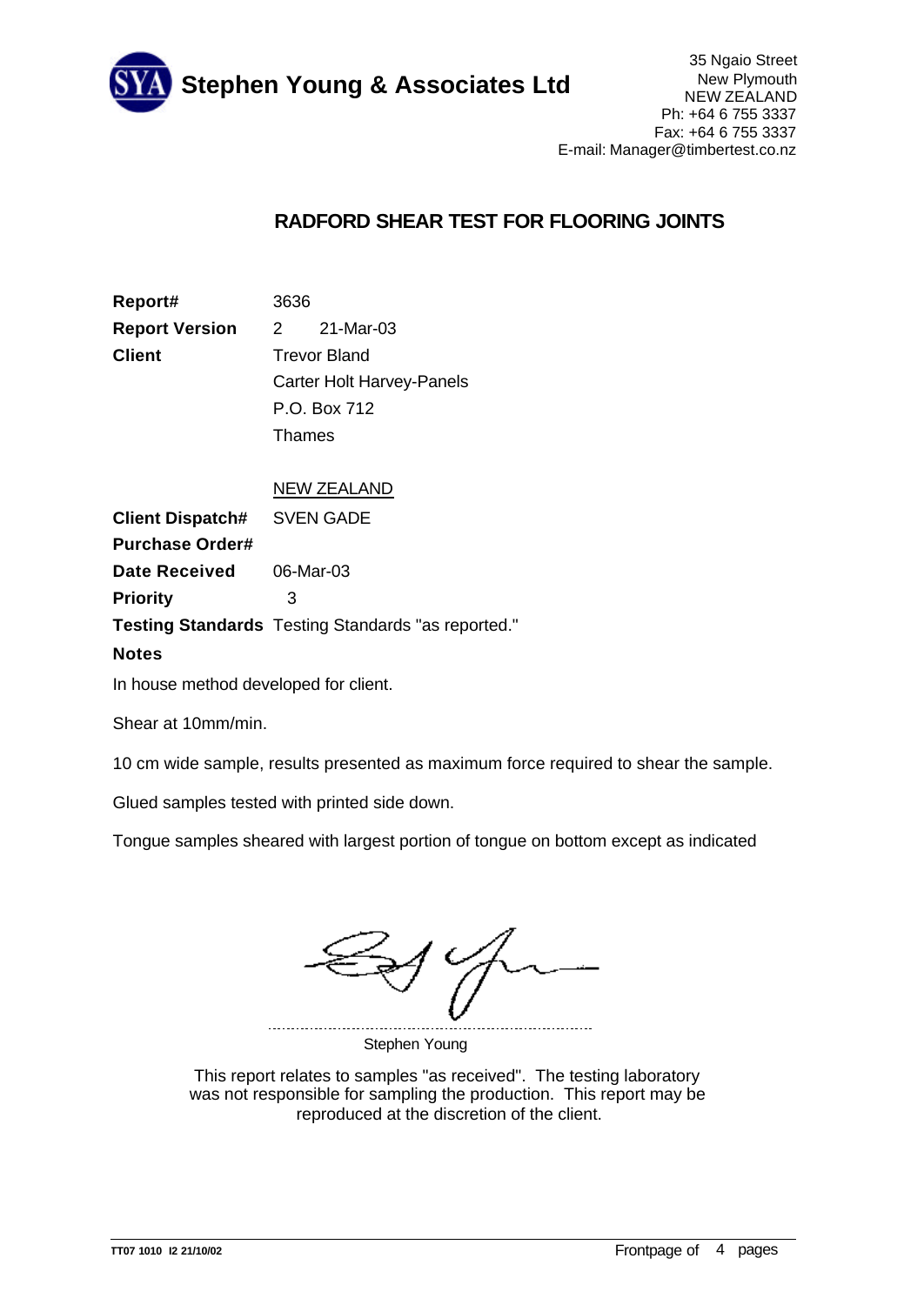Job 3636

|                  |         |              | Result |                          |
|------------------|---------|--------------|--------|--------------------------|
| <b>Client ID</b> |         |              | (N)    |                          |
| Tongue           |         | 1            | 1163   |                          |
|                  |         | $\mathbf{2}$ | 1087   |                          |
|                  |         | 3            |        | 974 * tested upside down |
|                  |         | 4            | 1114   |                          |
|                  |         | 5            | 1078   |                          |
|                  | average |              | 1083   |                          |
|                  | std dev |              | 69     |                          |
| Gorilla Grip     |         | 1            | 6397   |                          |
|                  |         | 2            | 5545   |                          |
|                  |         | 3            | 5502   |                          |
|                  |         | 4            | 6378   |                          |
|                  |         | 5            | 5998   |                          |
|                  | average |              | 5964   |                          |
|                  | std dev |              | 433    |                          |
| Sturdi Bond      |         | 1            | 4077   |                          |
|                  |         | 2            | 3928   |                          |
|                  |         | 3            | 3561   |                          |
|                  |         | 4            | 2771   |                          |
|                  |         | 5            | 3684   |                          |
|                  | average |              | 3604   |                          |
|                  | std dev |              | 508    |                          |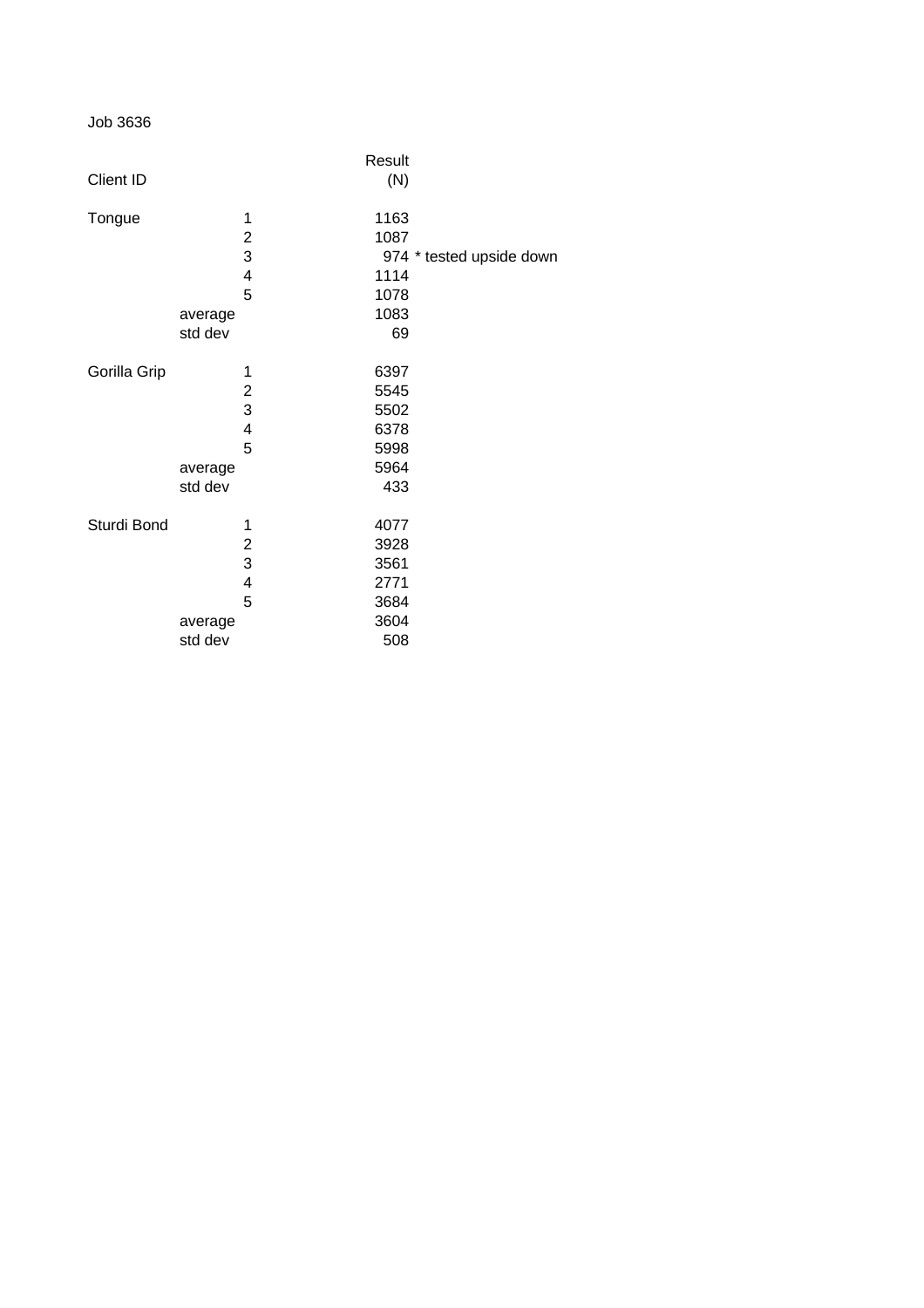

Fig 1 Apparatus for Radford Shear Test For Flooring Joints



Fig 2 Shear test in progress.